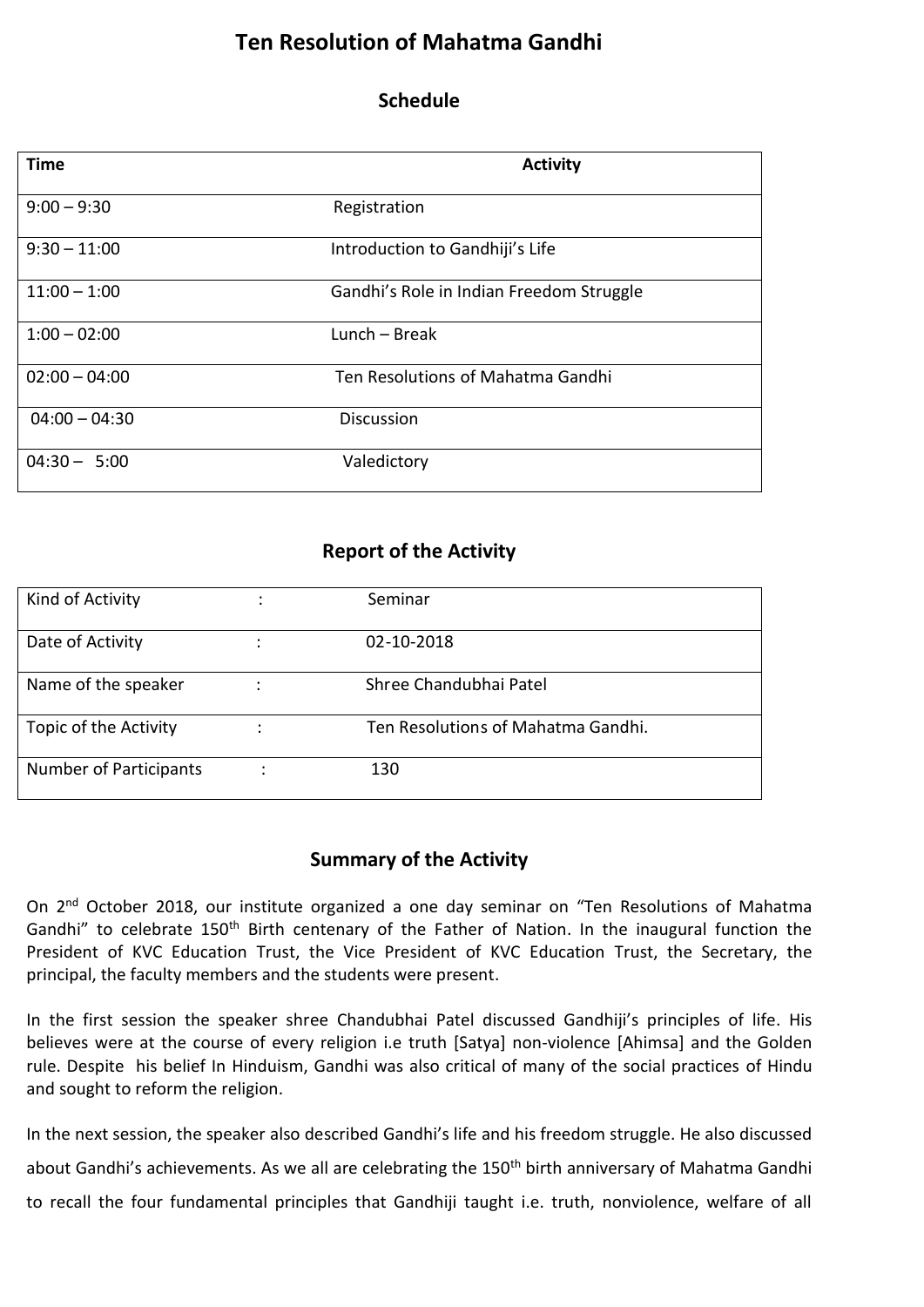people and peaceful protest. Gandhiji's all principles are relevant today also but the most important was his lesson of fearlessness.

In the last session, the speaker explained the goal of Gandhi as to fight for the freedom of India using nonviolence. He also wanted to advance the idea of Satyagraha or passive resistance to help the oppressed people. The ten resolutions of Mahatma Gandhi are:

1. "You must not lose faith in humanity. Humanity is like an ocean; if a few drops of the ocean are dirty, the ocean does not become dirty."

2. "A man is but the product of his thoughts. What he thinks, he becomes."

3. "If we are to teach real peace in this world, and if we are to carry on a real war against war, we shall have to begin with the children."

4. "Man is supposed to be the maker of his destiny. It is only partly true. He can make his destiny, only in so far as he is allowed by the Great Power."

5. "Freedom is not worth having if it does not connote freedom to err."

6. "In a gentle way, you can shake the world."

7. "When I despair, I remember that all through history the way of truth and love have always won. There have been tyrants and murderers, and for a time they can seem invincible, but in the end, they always fall. Think of it--always."

8. "What difference does it make to the dead, the orphans and the homeless, whether the mad destruction is wrought under the name of totalitarianism or in the holy name of liberty or democracy?"

9. "Whenever you are confronted with an opponent. Conquer him with love."

10. "Love is the strongest force the world possesses and yet it is the humblest imaginable."

At last, the students had an interactive session. This seminar was attended by 130 students. The highlight of the seminar was the speaker who shared his knowledge and experiences.